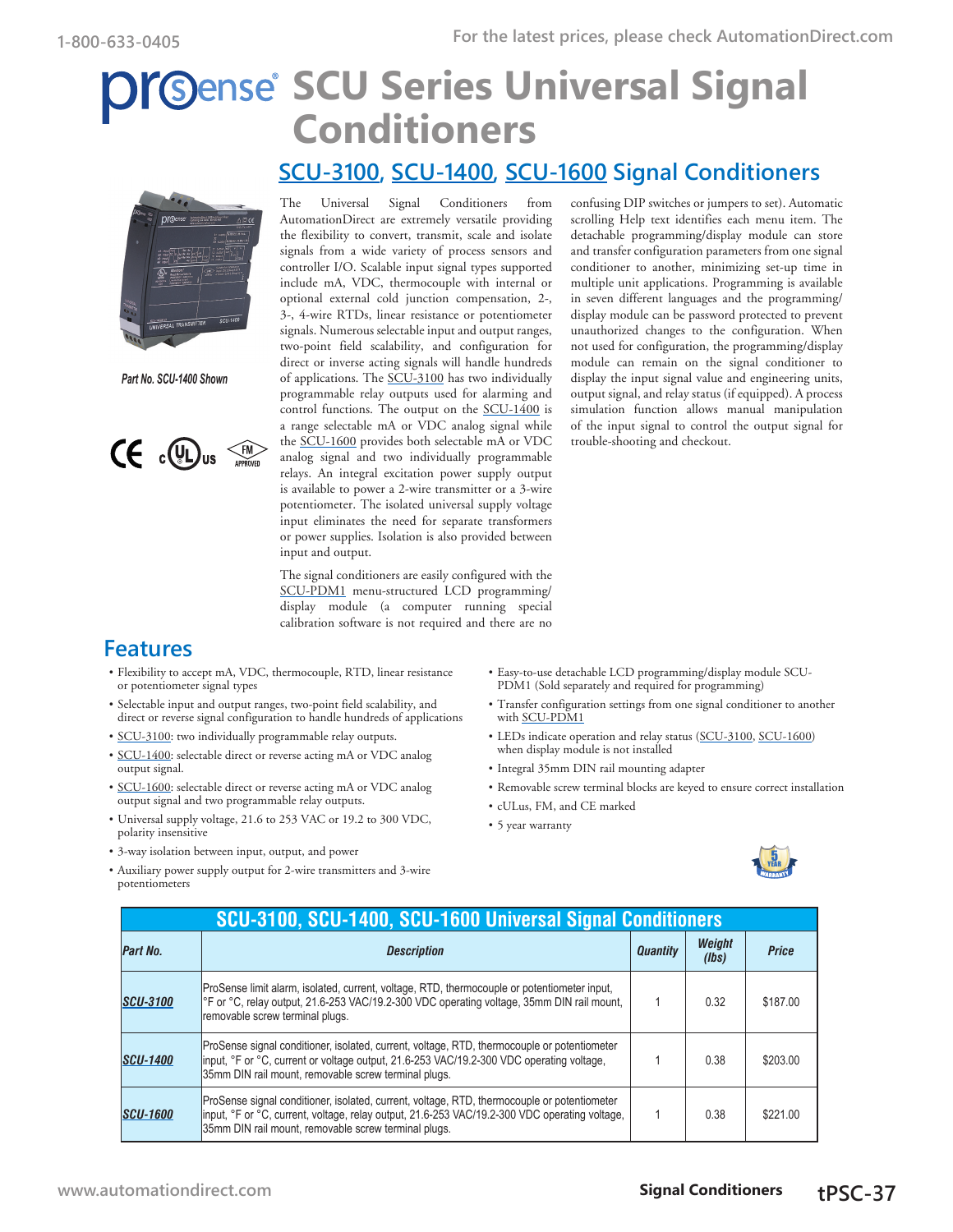# **[SCU-3100,](http://www.automationdirect.com/pn/SCU-3100) [SCU-1400](http://www.automationdirect.com/pn/SCU-1400), [SCU-1600](http://www.automationdirect.com/pn/SCU-1600) Signal Conditioners**

|                                                                         |                                                                                                                                                                                                                                              | SCU-3100, SCU-1400, SCU-1600 Universal Signal Conditioners Technical Specifications |  |
|-------------------------------------------------------------------------|----------------------------------------------------------------------------------------------------------------------------------------------------------------------------------------------------------------------------------------------|-------------------------------------------------------------------------------------|--|
| <b>General Specifications</b>                                           |                                                                                                                                                                                                                                              |                                                                                     |  |
| <b>Power</b>                                                            | <b>AC Power</b>                                                                                                                                                                                                                              | 21.6 to 253 VAC, 50/60 Hz                                                           |  |
|                                                                         | DC Power                                                                                                                                                                                                                                     | 19.2 to 300 VDC                                                                     |  |
| <b>Consumption</b>                                                      | $\leq$ 2.0W (SCU-3100 & SCU-1400)<br>$\leq$ 2.5W (SCU-1600)                                                                                                                                                                                  |                                                                                     |  |
| Fuse                                                                    |                                                                                                                                                                                                                                              | 400 mA slow blow / 250 VAC (not user replaceable)                                   |  |
| <b>Auxiliary Power Supply Output</b>                                    |                                                                                                                                                                                                                                              | 16-25 VDC, 20 mA max (Terminal 43 and 44)                                           |  |
| <b>Isolation Voltage, Test / Operation</b>                              |                                                                                                                                                                                                                                              | 2.3 kVAC/250 VAC                                                                    |  |
| <b>Configuration Interface</b>                                          |                                                                                                                                                                                                                                              | Programming/display module, SCU-PDM1 (sold separately)                              |  |
| <b>Signal/noise Ratio</b>                                               | Min. 60 dB (0 to 100 kHz)                                                                                                                                                                                                                    |                                                                                     |  |
| <b>Response Time</b>                                                    | Temperature input                                                                                                                                                                                                                            | $\leq$ 1 sec                                                                        |  |
| (0 to 90%, 100 to 10%)                                                  | mA / V input                                                                                                                                                                                                                                 | $\leq 400$ ms                                                                       |  |
| <b>Calibration Temperature</b>                                          |                                                                                                                                                                                                                                              | 20 to 28°C [68 to 82.4°F]                                                           |  |
| <b>Accuracy</b>                                                         |                                                                                                                                                                                                                                              | The greater of the general and basic values (See Accuracy Table 1)                  |  |
| <b>Vibration</b>                                                        | IEC 60068-2-6, UL 508/C22.2 No. 14<br>2 to 13.2 Hz± 1mm<br>13.2 to 100Hz± 0.7 g                                                                                                                                                              |                                                                                     |  |
| <b>EMC Immunity</b>                                                     | $\leq \pm 0.5\%$ of span                                                                                                                                                                                                                     |                                                                                     |  |
| <b>Extended EMC Immunity:</b><br><b>NAMUR NE 21, A criterion, burst</b> | $\leq \pm 1\%$ of span                                                                                                                                                                                                                       |                                                                                     |  |
|                                                                         | <b>Operating Temperature</b>                                                                                                                                                                                                                 | -20 to +60°C [-4 to 140°F]                                                          |  |
| <i><b>Environmental Conditions</b></i>                                  | Storage Temperature                                                                                                                                                                                                                          | -20 to +85°C [-4 to 185°F]                                                          |  |
|                                                                         | Operating and Storage Humidity                                                                                                                                                                                                               | 95% relative humidity (non-condensing)                                              |  |
| <b>Approvals</b>                                                        | UL: E191072, UL 508/C22.2 No. 14<br>FM: FM19US0054X, 3600, 3611, 3819, ISA 61010-1, Class I, Div. 2, Group A-D, T5, Class I, Div. 2, Group<br>IIC, T5 Zone 2<br>CE: EMC 2014/30/EU<br>LVD 2014/35/EU<br>RoHS2 2011/65/EU amended by 2015/863 |                                                                                     |  |
| <b>Construction</b>                                                     |                                                                                                                                                                                                                                              | IP 20, case body is black high impact plastic. Pollution degree 1.                  |  |
|                                                                         | Wire strip length                                                                                                                                                                                                                            | $7.5$ mm $[0.3$ in                                                                  |  |
| <b>Connections</b>                                                      | Wire gauge                                                                                                                                                                                                                                   | 26 - 14 AWG standard wire                                                           |  |
|                                                                         | Torque                                                                                                                                                                                                                                       | 0.5 N-m [4.5 inch-lbs]                                                              |  |
|                                                                         | <b>SCU-1400</b>                                                                                                                                                                                                                              | 145g [5.1 oz], 160 g [5.6 oz] with programming module                               |  |
| Weight                                                                  | <b>SCU-1600</b>                                                                                                                                                                                                                              | 170g [5.9 oz], 185 g [6.5 oz] with programming module                               |  |
|                                                                         | <b>SCU-3100</b>                                                                                                                                                                                                                              | 170g [5.9 oz], 185 g [6.5 oz] with programming module                               |  |
| <b>Dimensions (HxWxD)</b>                                               | 109 x 23.5 x 104mm [4.3 x 0.93 x 4.1 in], 109 x 23.5 x 116mm [4.3 x 0.93 x 4.6 in] with programming module                                                                                                                                   |                                                                                     |  |

| <b>Accuracy Table 1</b>      |                                                                                           |                                                                                                       |  |  |
|------------------------------|-------------------------------------------------------------------------------------------|-------------------------------------------------------------------------------------------------------|--|--|
| <b>General Values</b>        |                                                                                           |                                                                                                       |  |  |
| <b>Input Type</b>            | <b>Absolute Accuracy</b>                                                                  | <b>Temperature Coefficient</b>                                                                        |  |  |
| All                          | $\leq \pm 0.1\%$ of span                                                                  | $\leq \pm 0.01\%$ of span/°C [ $\pm 0.01\%$ of span/°F]                                               |  |  |
| <b>Basic Values</b>          |                                                                                           |                                                                                                       |  |  |
| <b>Input Type</b>            | <b>Basic Accuracy</b>                                                                     | <b>Temperature Coefficient</b>                                                                        |  |  |
| mA                           | $\leq \pm 4 \mu A$                                                                        | $\leq \pm 0.4$ µA/°C [ $\pm$ 0.22µA/°F]                                                               |  |  |
| Volt                         | $\leq \pm 20$ µV                                                                          | $\leq \pm 2$ µV/°C [ $\pm$ 1.1µV/°F]                                                                  |  |  |
| Pt100                        | $\leq \pm 0.2$ °C [ $\pm 0.36$ °F]                                                        | $\leq \pm 0.01^{\circ}$ C/°C [ $\pm 0.001^{\circ}$ F/°F]                                              |  |  |
| Linear resistance            | $\leq \pm 0.1 \Omega$                                                                     | $\leq \pm 0.01 \Omega$ /°C [ $\pm 0.0056 \Omega$ /°F]                                                 |  |  |
| Potentiometer                | $\leq \pm 0.1 \Omega$                                                                     | $\leq \pm 0.01 \Omega$ /°C [ $\pm 0.0056 \Omega$ /°F]                                                 |  |  |
| TC Type: E, J, K, L, N, T, U | $\leq$ ± 1°C [ $\pm$ 1.8°F]                                                               | $\leq \pm 0.05^{\circ}$ C/°C [ $\pm 0.05^{\circ}$ F/°F]                                               |  |  |
| TC Type: B, R, S, W3, W5, LR | $\leq \pm 2^{\circ}$ C [3.6 $^{\circ}$ F], TC Type B $\leq \pm 4^{\circ}$ C,<br>2001820°C | $\leq \pm 0.2^{\circ}$ C/°C [ $\pm 0.2^{\circ}$ F/°F], TC Type B $\leq \pm 4^{\circ}$ C,<br>2001820°C |  |  |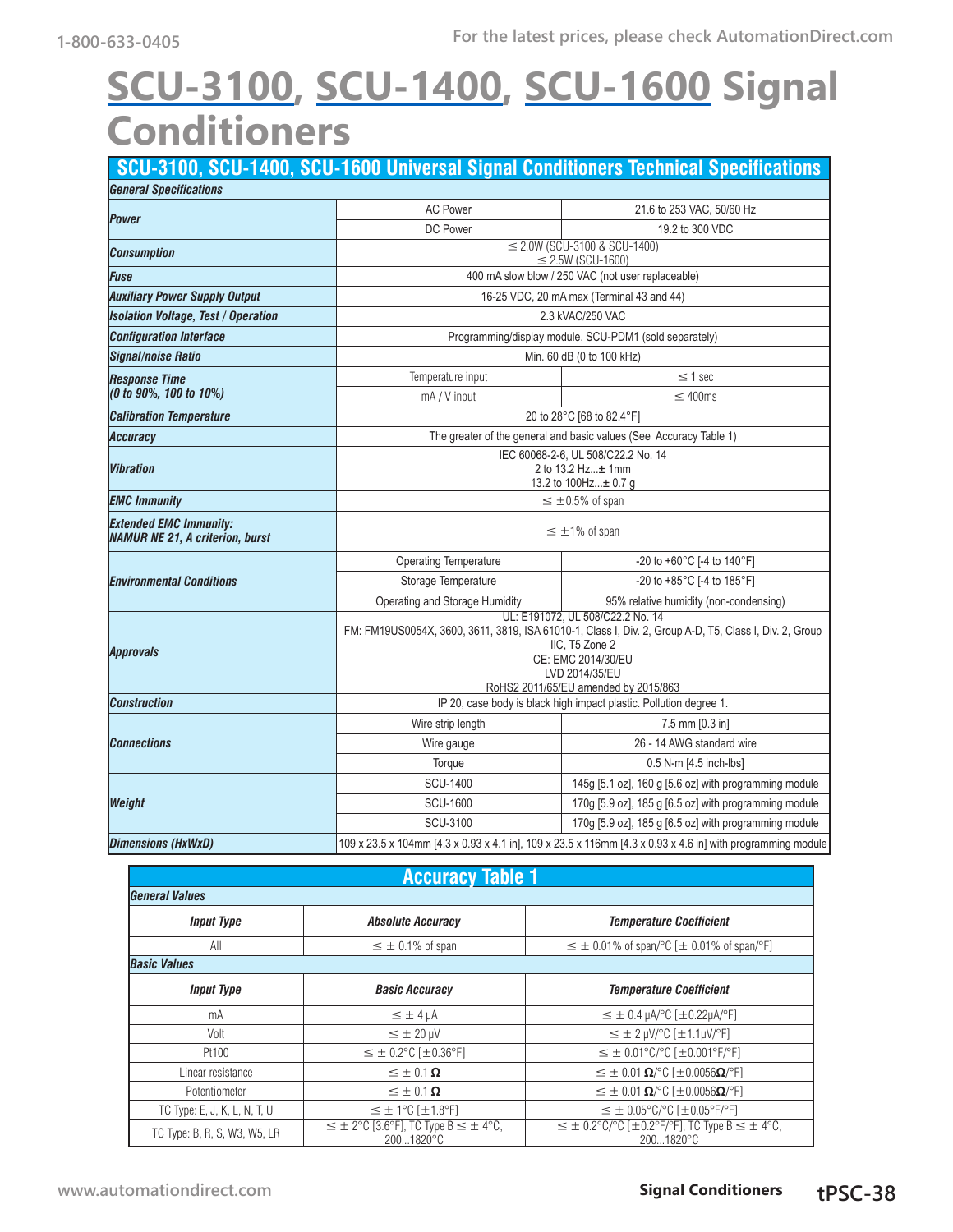## **Input/Output Specifications [SCU-3100,](http://www.automationdirect.com/pn/SCU-3100) [SCU-1400](http://www.automationdirect.com/pn/SCU-1400), [SCU-1600](http://www.automationdirect.com/pn/SCU-1600) Signal Conditioners**

|                            |                                                     | <b>Inputs</b>                                           |                                                                                                                                                                                                                                                                                                                                                                                 |  |  |
|----------------------------|-----------------------------------------------------|---------------------------------------------------------|---------------------------------------------------------------------------------------------------------------------------------------------------------------------------------------------------------------------------------------------------------------------------------------------------------------------------------------------------------------------------------|--|--|
| <b>Current Input</b>       |                                                     |                                                         |                                                                                                                                                                                                                                                                                                                                                                                 |  |  |
| Programmable Ranges        |                                                     |                                                         | 0 to 20 and 4 to 20 mA DC                                                                                                                                                                                                                                                                                                                                                       |  |  |
| Measurement Range          |                                                     |                                                         | 0 to 20 mA                                                                                                                                                                                                                                                                                                                                                                      |  |  |
| Input Resistance           |                                                     |                                                         | Nom. $70\Omega$                                                                                                                                                                                                                                                                                                                                                                 |  |  |
|                            | Sensor Error Detection                              |                                                         | 4 to 20 loop break, ≤3.6mA; ≥21mA                                                                                                                                                                                                                                                                                                                                               |  |  |
| <b>Voltage Input</b>       |                                                     |                                                         |                                                                                                                                                                                                                                                                                                                                                                                 |  |  |
|                            | Programmable Ranges                                 |                                                         | 0 to 1, 0.2 to 1, 0 to 5, 1 to 5, 0 to 10, and 2 to 10 VDC                                                                                                                                                                                                                                                                                                                      |  |  |
|                            | Measurement Range                                   |                                                         | OV to 12 VDC                                                                                                                                                                                                                                                                                                                                                                    |  |  |
|                            | Input Resistance                                    |                                                         | Nom. $10 \text{ M}\Omega$                                                                                                                                                                                                                                                                                                                                                       |  |  |
| <b>Thermocouple Inputs</b> |                                                     |                                                         |                                                                                                                                                                                                                                                                                                                                                                                 |  |  |
|                            | Thermocouple Type                                   |                                                         | B, E, J, K, L, N, R, S, T, U, W3, W5, and LR                                                                                                                                                                                                                                                                                                                                    |  |  |
| Cold Junction Compensation |                                                     |                                                         | Via internally mounted sensor:<br>$\epsilon \pm 2.0^{\circ}$ C [ $\epsilon \pm 3.6^{\circ}$ F] (+ 0.4°C $\star$ $\Delta t$ ), $\Delta t$ = internal temperature - ambient<br>temperature<br>Via external sensor in connector SCU-CJC1:<br>20 to 28°C [68 to 82.4°F] $\leq \pm 1$ °C [1.8°F]<br>and -20 to 20°C / 8 to 70°C [-4 to 68°F / 82.4 to 158°F] $\leq \pm 2$ °C [3.6°F] |  |  |
|                            | Sensor Error Detection                              |                                                         | Sensor break, >750kOhm/(1.25V)                                                                                                                                                                                                                                                                                                                                                  |  |  |
|                            | Sensor Error Current                                |                                                         | When detecting 2µA, otherwise 0 µA                                                                                                                                                                                                                                                                                                                                              |  |  |
| <b>Type</b>                | Min. value                                          | <b>Max.</b> value                                       | <b>Standard</b>                                                                                                                                                                                                                                                                                                                                                                 |  |  |
| ļΒ                         | 0°C [+32°F]                                         | +1820°C [+3308°F]                                       | IEC 60584-1                                                                                                                                                                                                                                                                                                                                                                     |  |  |
| E                          | -100°C [-148°F]                                     | +1000°C [+1832°F]                                       | IEC 60584-1                                                                                                                                                                                                                                                                                                                                                                     |  |  |
| IJ                         | -100°C [-148°F]                                     | +1200°C [+2192°F]                                       | IEC 60584-1                                                                                                                                                                                                                                                                                                                                                                     |  |  |
| lк                         | -180°C [-292°F]                                     | +1372°C [+2502°F]                                       | IEC 60584-1                                                                                                                                                                                                                                                                                                                                                                     |  |  |
|                            | -200°C [-328°F]                                     | +900°C [+1652°F]                                        | <b>DIN 43710</b>                                                                                                                                                                                                                                                                                                                                                                |  |  |
| IΝ                         | -180°C [-292°F]                                     | +1300°C [+2372°F]                                       | IEC 60584-1                                                                                                                                                                                                                                                                                                                                                                     |  |  |
| R                          | -50°C [-58°F]                                       | +1760°C [+3200°F]                                       | IEC 60584-1                                                                                                                                                                                                                                                                                                                                                                     |  |  |
| Ιs                         | -50°C [-58°F]                                       | +1760°C [+3200°F]                                       | IEC 60584-1                                                                                                                                                                                                                                                                                                                                                                     |  |  |
| ļτ                         | -200°C [-328°F]                                     | +400°C [+752°F]                                         | IEC 60584-1                                                                                                                                                                                                                                                                                                                                                                     |  |  |
| Iυ                         | -200°C [-328°F]                                     | +600°C [+1112°F]                                        | <b>DIN 43710</b>                                                                                                                                                                                                                                                                                                                                                                |  |  |
| lw3                        | 0°C [+32°F]                                         | +2300°C [+4172°F]                                       | <b>ASTM E988-90</b>                                                                                                                                                                                                                                                                                                                                                             |  |  |
| W <sub>5</sub>             | 0°C [+32°F]                                         | +2300°C [+4172°F]                                       | <b>ASTM E988-90</b>                                                                                                                                                                                                                                                                                                                                                             |  |  |
| llR.                       | -200°C [-328°F]                                     | +800°C [+1472°F]                                        | GOST 3044-84                                                                                                                                                                                                                                                                                                                                                                    |  |  |
|                            | <b>RTD, Linear Resistance, Potentiometer Inputs</b> |                                                         |                                                                                                                                                                                                                                                                                                                                                                                 |  |  |
| <b>RTD Types</b>           |                                                     |                                                         | Pt10, Pt20, Pt50, Pt100, Pt200, Pt250, Pt300, Pt400, Pt500, Pt1000, Ni50,<br>Ni100, Ni120, Ni1000, Cu10, Cu20, Cu50, Cu100                                                                                                                                                                                                                                                      |  |  |
| Cable Resistance per Wire  |                                                     | RTD, 50 $\Omega$ max                                    |                                                                                                                                                                                                                                                                                                                                                                                 |  |  |
| Sensor Current             |                                                     | RTD, Nom. 0.2 mA                                        |                                                                                                                                                                                                                                                                                                                                                                                 |  |  |
| Sensor Error Detection     |                                                     | Sensor break >15k $\Omega$<br>Sensor short <15 $\Omega$ | (N/A for Cuxx, Pt10, Pt20, Pt50)                                                                                                                                                                                                                                                                                                                                                |  |  |
| <b>Input type</b>          | Min. value                                          | <b>Max.</b> value                                       | <b>Standard</b>                                                                                                                                                                                                                                                                                                                                                                 |  |  |
| Pt10 to Pt1000             | -200°C [-328°F]                                     | +850°C [+1562°F]                                        | <b>IEC60751</b>                                                                                                                                                                                                                                                                                                                                                                 |  |  |
| Ni50 to Ni1000             | -60°C [-76°F]                                       | +250°C [+482°F]                                         | DIN 43760                                                                                                                                                                                                                                                                                                                                                                       |  |  |
| Cu10 to Cu100              | -200°C [-328°F]                                     | $-260^{\circ}$ C [-436 $^{\circ}$ F]                    | $\alpha = 0.00427$                                                                                                                                                                                                                                                                                                                                                              |  |  |
| Linear Resistance          | 0Ω                                                  | 10k $\boldsymbol{\Omega}$                               |                                                                                                                                                                                                                                                                                                                                                                                 |  |  |
| Potentiometer              | $10$ Ω                                              | $100k\Omega$                                            |                                                                                                                                                                                                                                                                                                                                                                                 |  |  |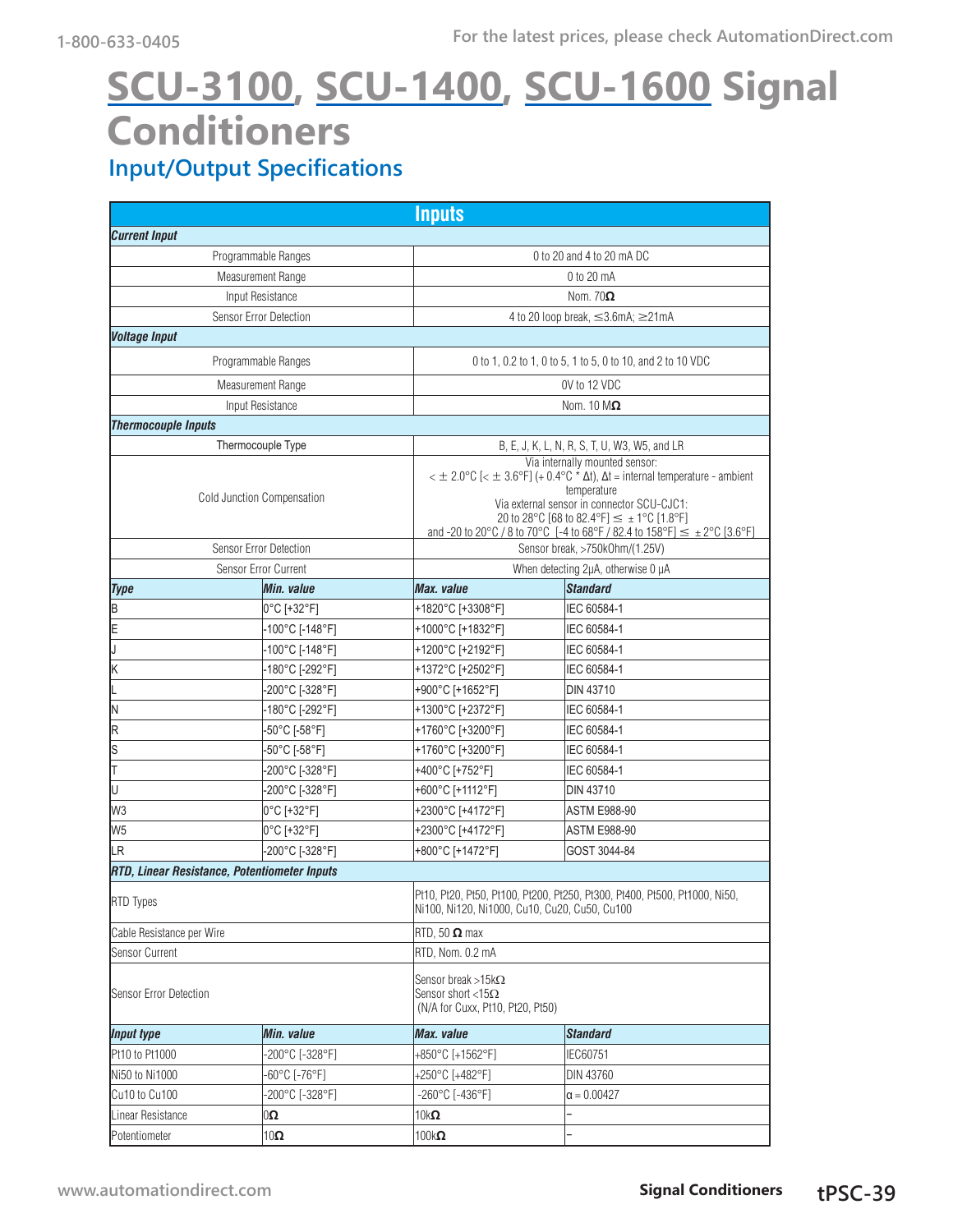# **[SCU-3100,](http://www.automationdirect.com/pn/SCU-3100) [SCU-1400](http://www.automationdirect.com/pn/SCU-1400), [SCU-1600](http://www.automationdirect.com/pn/SCU-1600) Signal Conditioners**

| <b>Outputs</b>                                  |                                                                                                                 |  |  |
|-------------------------------------------------|-----------------------------------------------------------------------------------------------------------------|--|--|
| Analog Output - Current (SCU-1400 and SCU-1600) |                                                                                                                 |  |  |
| Signal Range                                    | 10 to 20 mA                                                                                                     |  |  |
| Programmable Signal Range                       | 0 to 20, 4 to 20, 20 to 0, and 20 to 4 mA                                                                       |  |  |
| I oad Resistance                                | $ 800\Omega$ max, 20mA, 16VDC                                                                                   |  |  |
| Load Stability                                  | $ 0.01\%$ of span, 100 $\Omega$ load                                                                            |  |  |
| Output state on sensor error detection          | $ 0/3.5$ mA $/23$ mA $/$ none selectable                                                                        |  |  |
| Output Limitation                               | For 4 to 20 and 20 to 4 mA signals: 3.8 to 20.5 mA                                                              |  |  |
|                                                 | For 0 to 20 and 20 to 0 mA signals: 0 to 20.5 mA                                                                |  |  |
| Current Limit                                   | $\leq$ 28mA                                                                                                     |  |  |
| Analog Output - Voltage (SCU-1400 and SCU-1600) |                                                                                                                 |  |  |
| Signal Range (Span)                             | 0 to 10 VDC                                                                                                     |  |  |
| Programmable Signal Ranges                      | 0 to 1, 0.2 to 1, 0 to 10, 0 to 5, 1 to 5, 2 to 10, 1 to 0, 1 to 0.2, 5 to 0, 5 to 1,<br>10 to 0, and 10 to 2 V |  |  |
| lLoad                                           | 500k $\Omega$ min                                                                                               |  |  |
| Relay outputs (SCU-3100 and SCU-1600)           |                                                                                                                 |  |  |
| <b>Relay Functions</b>                          | Setpoint, Window, Sensor Error, Latch, Power and Off                                                            |  |  |
| <b>Hysteresis</b>                               | 0 to 100%                                                                                                       |  |  |
| On and Off Delay                                | 0 to 3600 sec                                                                                                   |  |  |
| Relay state on sensor error detection           | Break / Make / Hold selectable                                                                                  |  |  |
| Relay contact ratings                           | 250Vrms max: 2 A AC or 1 A DC max: 500VA max                                                                    |  |  |

## **Wiring Diagrams**

*Models SCU-1400/1600/3100*

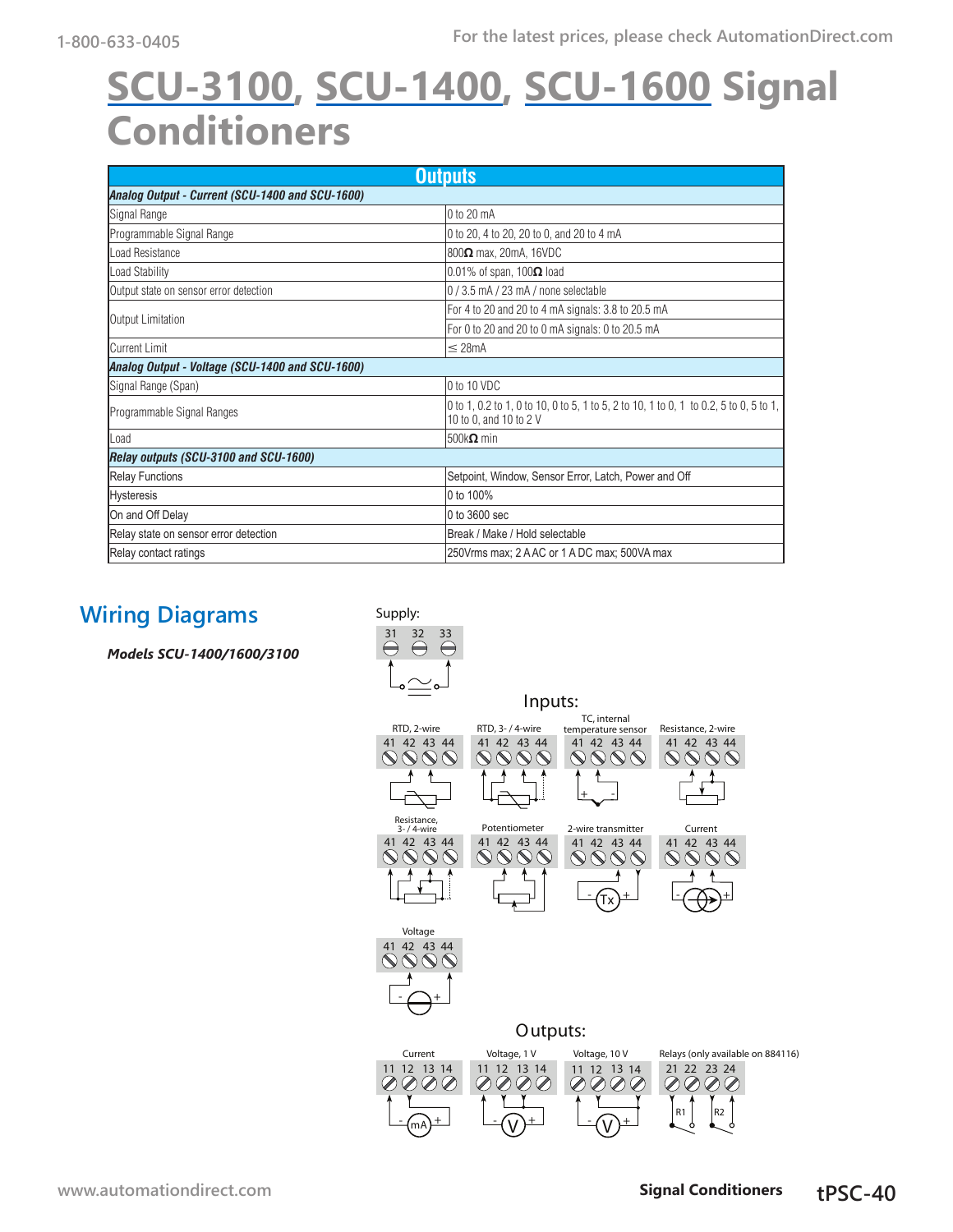# **[SCU-3100](http://www.automationdirect.com/pn/SCU-3100), [SCU-1400](http://www.automationdirect.com/pn/SCU-1400), [SCU-1600](http://www.automationdirect.com/pn/SCU-1600) Signal Conditioners**

**Dimensions** *mm [inches]*





*See our website [www.AutomationDirect.com](http://www.AutomationDirect.com) for complete Engineering drawings.*